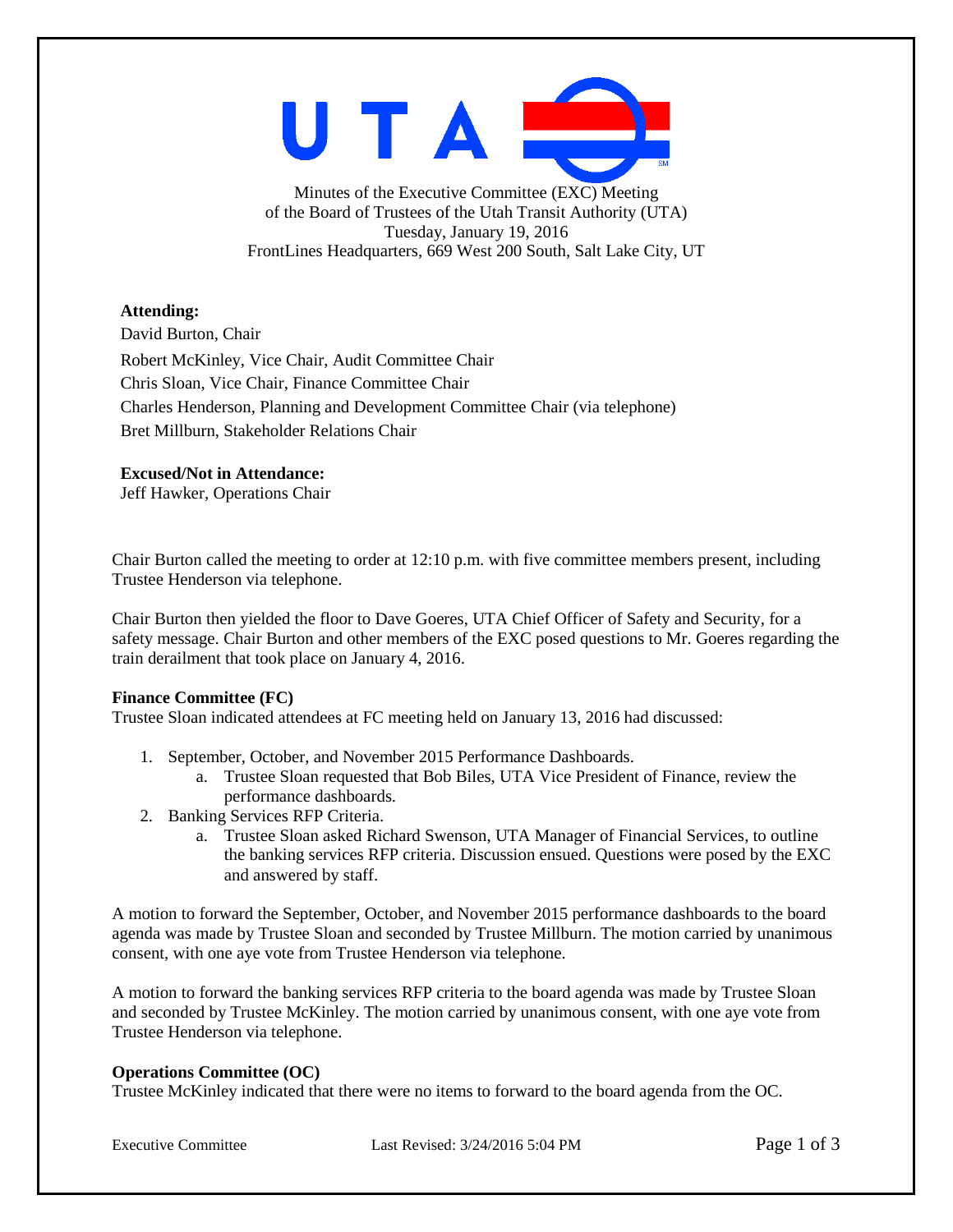## **Planning and Development Committee (PDC)**

Trustee Henderson indicated attendees at the PDC meeting held on January 13, 2016 had discussed:

- 1. Redwood Road Interlocal Agreement.
	- a. Trustee Henderson summarized the Redwood Road Transportation Study, which requires an interlocal agreement. Questions were posed by the EXC and answered by staff. A motion to forward the agreement to the board agenda was made by Trustee Henderson and seconded by Trustee Millburn. The motion carried by unanimous consent, with one aye vote from Trustee Henderson via telephone.

# **Stakeholder Relations Committee (SRC)**

Trustee Millburn indicated attendees at the SRC meeting held on January 13, 2016 had discussed:

- 1. UTA Ordinances Updates.
	- a. Mr. Goeres provided an overview of the revisions to the UTA ordinances. Questions were posed the by EXC and answered by staff. A motion to forward the ordinance updates to the board agenda was made by Trustee Millburn and seconded by Trustee McKinley. The motion carried by unanimous consent, with one aye vote from Trustee Henderson via telephone.

#### **Audit Committee (AC)**

Trustee McKinley indicated that there were no items to forward to the board agenda from the AC.

#### **Other Business.**

- 1. UTA Bylaw Revisions.
	- a. Jayme Blakesley, UTA General Counsel, summarized proposed changes to the bylaws. A motion to forward the UTA bylaw revisions to the board agenda was made by Trustee Sloan and seconded by Trustee McKinley. The motion carried by unanimous consent, with one aye vote from Trustee Henderson via telephone.
- 2. Proposed Board Committee Structure and Assignments.
	- a. Chair Burton reviewed proposed board committee structure and assignments. Discussion ensued. Changes were directed and noted. A motion to approve the designations and assignments with unfilled positions to be revisited at a future time was made Sloan and seconded by Trustee McKinley. The motion carried by unanimous consent, with one aye vote from Trustee Henderson via telephone.
- 3. Proposed Committee Meeting Schedule.
	- a. Chair Burton outlined a proposed 2016 board committee meeting schedule. Discussion ensued. It was determined to hold a board retreat in June in lieu of board meeting. A motion to adopt the proposed meeting schedule as amended was made by Trustee Sloan and seconded by Trustee McKinley. The motion carried by unanimous consent, with one aye vote from Trustee Henderson via telephone.

### **Closed Session.**

No closed session was held.

## **Action Taken Regarding Matters Discussed in Closed Session.**

No closed session was held.